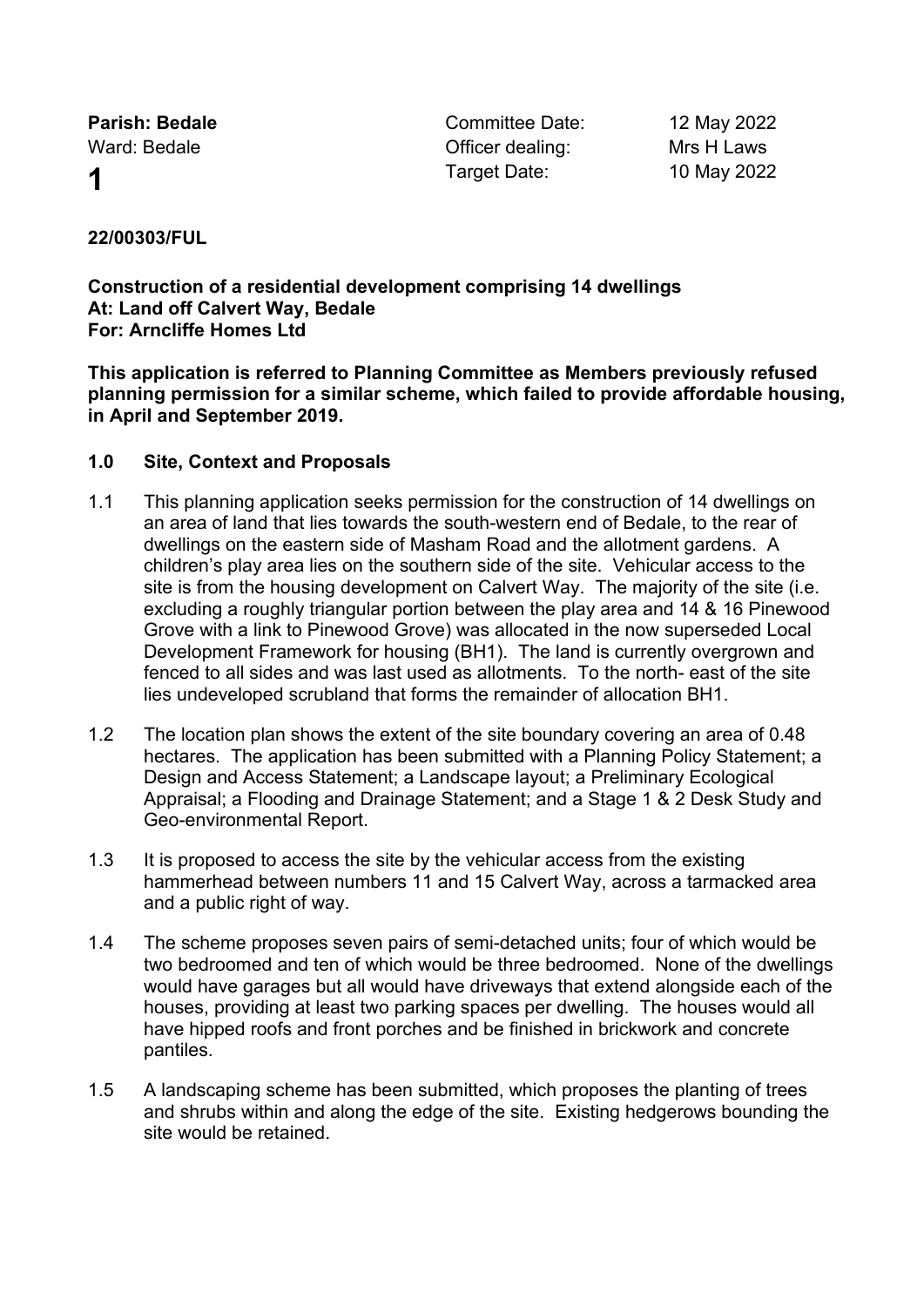1.6 There are four affordable houses proposed as part of the scheme, which would be Plots 1-4. Plots 1 and 2 are two bedroomed and Plots 3 and 4 are three bedroomed. The two previous planning applications proposed the provision of no affordable units.

# **2.0 Relevant Planning History**

- 2.1 18/00592/FUL Residential development for the construction of 14 dwellings. Permission refused 29/4/2019 for the following reasons:
	- 1. The proposed development fails to provide the required level of affordable housing and as such is not considered to accord with the requirements of Allocations Document Policy BH1, which requires 40% of the housing within the allocation site to be affordable.
	- 2. The proposed development fails to meet the requirements of allocation BH1 as no alternative location is being provided for the allotments which occupied the site. The investment into the remaining allotments is not considered to be sufficient to off-set the harm caused by the loss of the allotments, resulting from the development of this site.
	- 3. Due to the lack of proposed improvements to the pedestrian and cycle access in the area as required by the allocation, it is considered that the proposed development does not result in a sufficiently sustainable form of development, in terms of its connectivity to local services, by sustainable means of transport.
- 2.2 19/01511/FUL Residential development comprising 14 dwellings. Permission refused 20/9/2019 for the following reason:
	- 1. The proposed development fails to provide the required level of affordable housing and as such is not considered to accord with the requirements of Allocations Document Policy BH1, which requires 40% of the housing within the allocation site to be affordable.
	- 2. The proposed development fails to meet the requirements of allocation BH1 as no alternative location is being provided for the allotments which occupied the site. The investment into the remaining allotments is not considered to be sufficient to off-set the harm caused by the loss of the allotments, resulting from the development of this site.
	- 3. Due to the lack of proposed improvements to the pedestrian and cycle access in the area as required by the allocation, it is considered that the proposed development does not result in a sufficiently sustainable form of development, in terms of its connectivity to local services, by sustainable means of transport in breach of the requirements of Allocations Document Policy BH1.
- 2.3 An appeal against this last decision was dismissed on 26/10/2020. Reason 1 regarding the provision of affordable housing, was supported by the Inspector but not reasons 2 (allotment relocation) and 3 (pedestrian and cycle provision).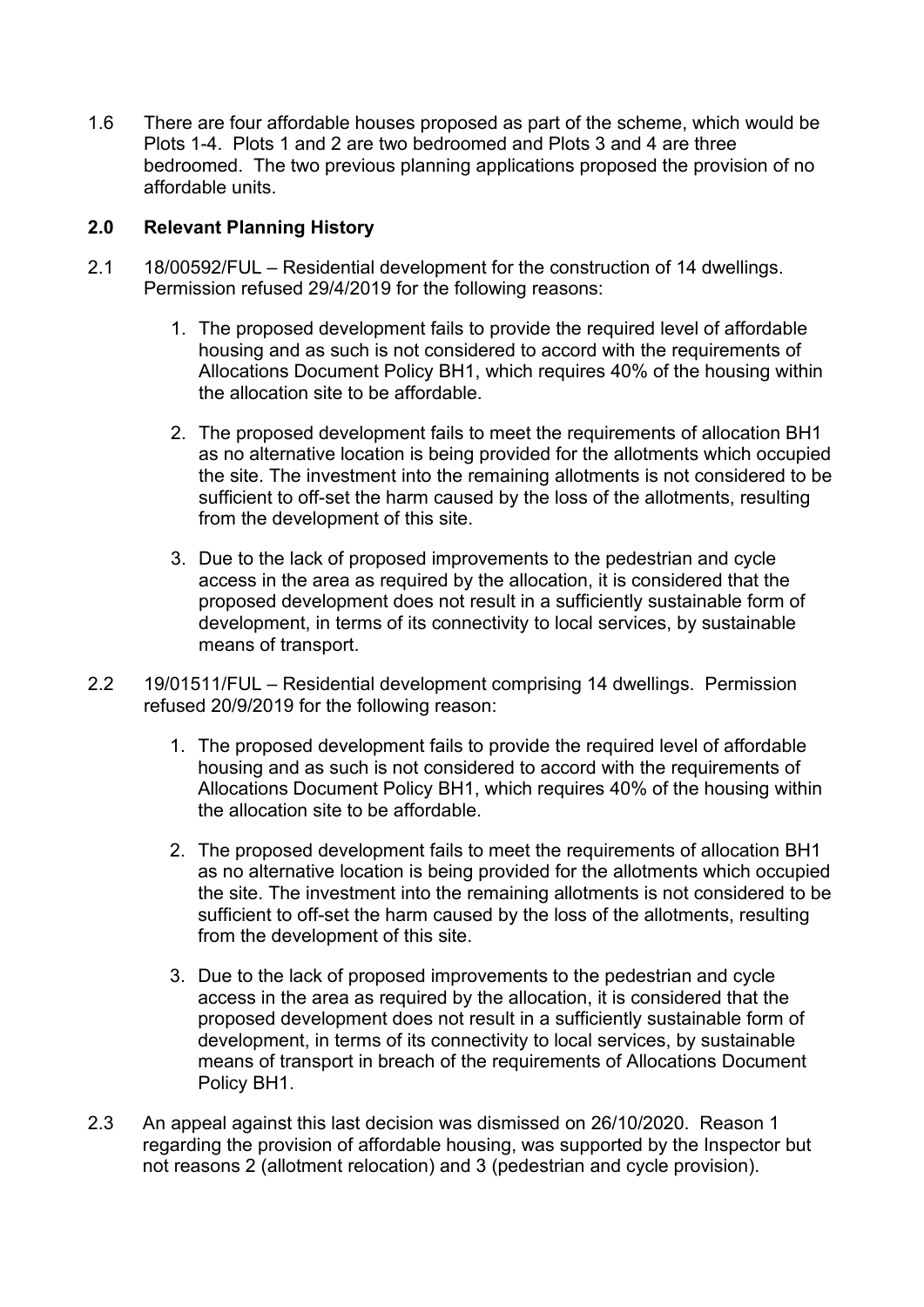### **3.0 Relevant Planning Policies**

3.1 The relevant Hambleton Local Plan policies are:

Policy S1 – Sustainable Development Principles Policy S3 – Spatial Distribution Policy HG2 – Delivering the Right Type of Homes Policy HG3 – Affordable Housing Requirements Policy HG5 – Windfall Housing Development Policy E1 – Design Policy E2 – Amenity Policy E3 – The Natural Environment Policy E7 – Hambleton's Landscapes Policy IC2 – Transport and Accessibility Policy IC3 – Open Space, Sport and Recreation Policy RM3 – Surface Water and Drainage Management Policy RM5 – Ground Contamination and Groundwater Pollution Size, type and tenure of new homes Supplementary Planning Document (SPD) National Planning Policy Framework

### **4.0 Consultations**

- 4.1 Bedale Town Council with affordable units now included, the Council supports the application
- 4.2 NYCC Highway Authority conditions are recommended
- 4.3 NYCC Lead Local Flood Authority The site is in Flood Zone 1 with a low risk of surface water flooding. The submitted documents are limited and the LLFA recommends that the applicant provides further information.
- 4.4 Yorkshire Water conditions are recommended
- 4.5 NY Police Designing out Crime Officer the design and layout for this proposal is considered acceptable.
- 4.6 MOD no safeguarding objections
- 4.7 Natural England no comments
- 4.8 Housing Development Officer The proposal is for 14 homes of which 4 are affordable homes. 30% affordable housing is required by the Council's new Local Plan, i.e. 4.2 homes, hence there will be a need for the applicant to provide a commuted sum for the remaining 0.2.

The house type mix proposed for the 4 affordable homes is 2 x 2-bed houses and 2 x 3-bed houses. A requirement for a proportion (20-25%) of 1-bed homes is generally needed, however as this would relate to just one home in this case the proposed house type mix is acceptable for such a small scheme.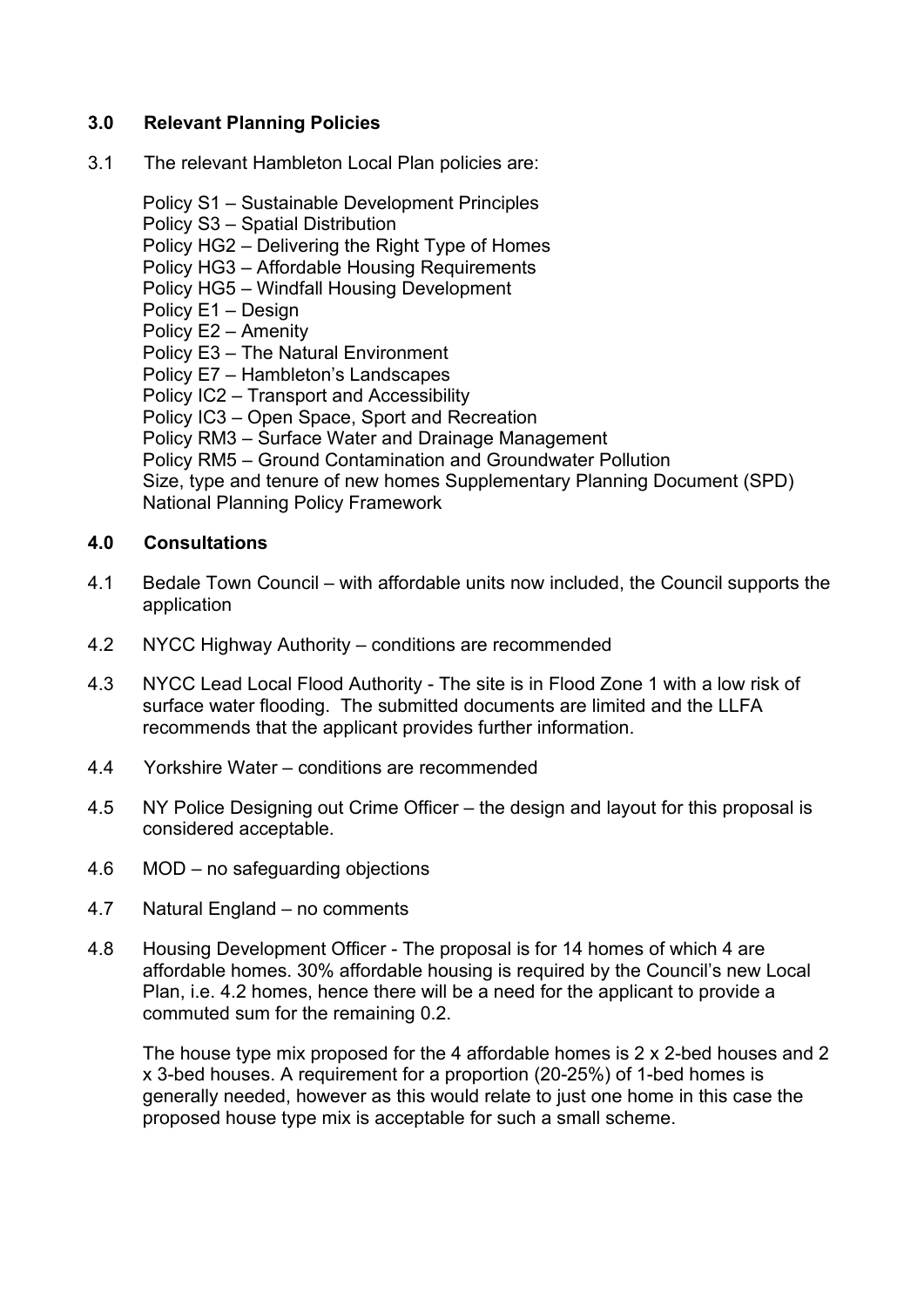The tenure proposed is that all 4 affordable homes would be for social/affordable rent. The Council's new Local Plan requires a tenure mix of one third social rent, one third affordable rent and one third affordable home ownership. As the requirement for the latter is only one home in this case it is appropriate, in officers's opinion, for the tenure mix to be: 2 x 2 bed houses for social rent and 2 x 3 bed houses for affordable rent.

All 10 of the open market homes are proposed to be 3-bed houses. Ideally there should be a balance of 2 and 3 bed houses to meet evidence need, however this may affect the financial viability of including 4 affordable homes in the scheme. On balance I believe the proposal is acceptable for a scheme of this size as it is more important to protect the proposed number of affordable homes. (Clarification has since been received that 2 of the open market homes would be two bedroomed and 8 would be three bedroomed).

- 4.9 Environmental Health Officer (contaminated land) I have assessed the combined Stage 1 and 2 Geo-environmental report produced by ARP Geo-Technical Ltd. The report identified heightened levels of lead in topsoil to the southwest of the site. No other contaminants were identified. As a result, the report included a Proposed Remediation Method Statement for the site. This remediation strategy has also been assessed and found to be appropriate for the proposed development and proposed future end use. As a result, I would recommend conditions in order to secure the remediation and verification of work undertaken on the site.
- 4.10 Public comments comments have been received from two local residents and summarised as follows:
	- 1. Concern regarding proximity neighbouring dwellings
	- 2. Fencing will make it difficult to maintain hedging
	- 3. Objects to access passing in front of existing dwelling
	- 4. Loss of green spaces
	- 5. Concern regarding disruption during construction

### **5.0 Analysis**

5.1 The relevant planning issues relate to (i) the principle of residential development on this site, including the loss of part of the allotments, and pedestrian and cycle access improvements; (ii) the requirement for affordable housing provision; (iii) the impact on the character and appearance of the area; (iv) the design and housing mix within the development; (v) the impact on neighbour amenity; (vi) ecology; and (vii) highway matters.

The Principle of Development

5.2 The NPPF aims to boost the supply of homes and seeks to ensure that housing is provided where it is needed. The Hambleton Local Plan supports a wide choice of high-quality homes to be provided within sustainable locations within the District.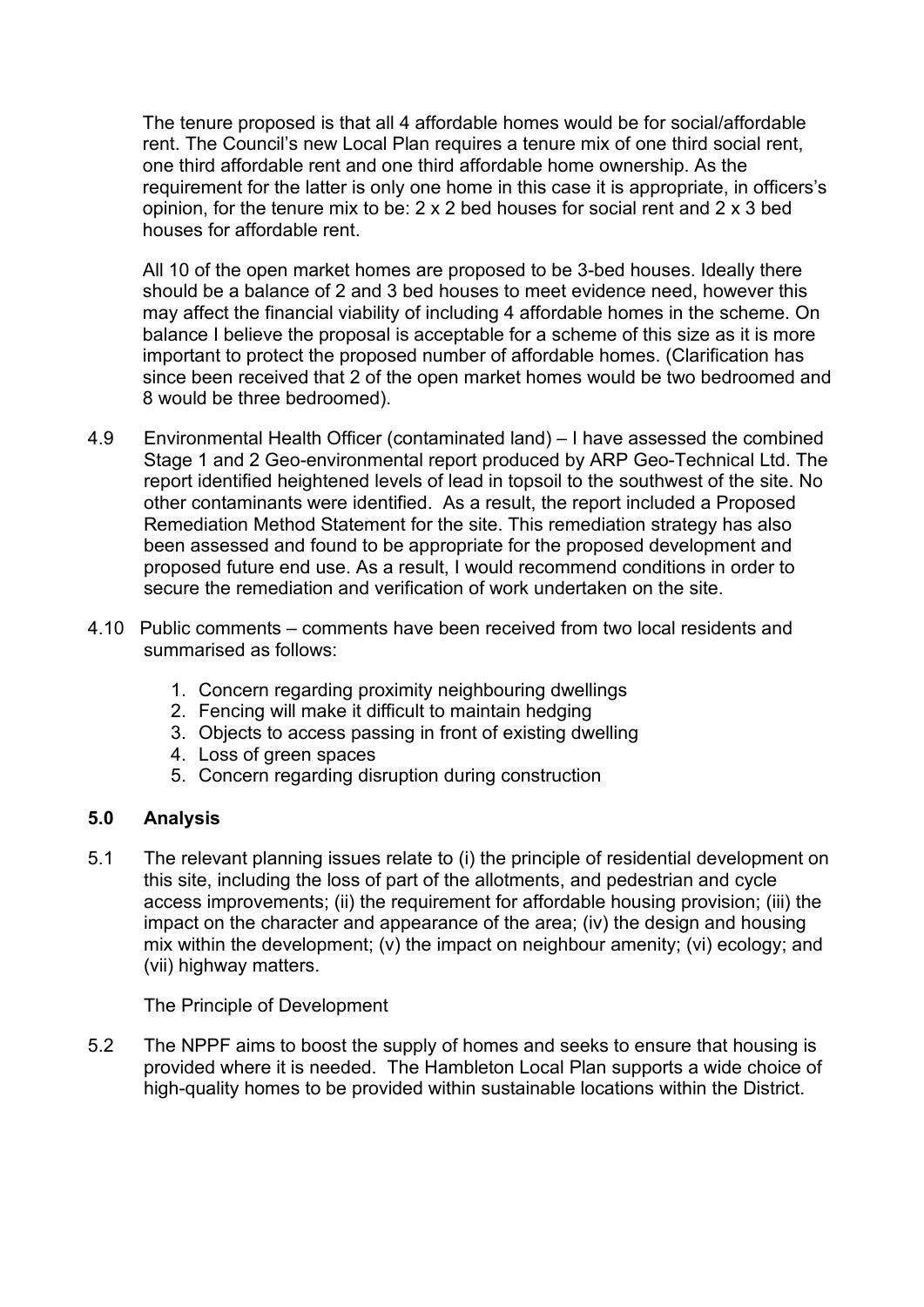- 5.3 The greater part of the application site (approximately 80%) was previously allocated within the Council's Local Development Framework (Policy BH1) for new housing. an additional area in the south-eastern corner of the application site does not lie within the boundary of the allocation but it forms part of the same site physically. The application site covers an area of 0.48ha. The LDF has now been superseded by the Hambleton Local Plan.
- 5.4 Local Plan Policy S3 aims to focus growth at the market towns, including Bedale, where there is a concentration of services and facilities. Policy HG5 supportive of residential development within the built form of defined settlements, such as Bedale, where the site is not protected for its environmental, historic, community or other value, or allocated, designated or otherwise safeguarded for another type of development.
- 5.5 Allocations Policy BH1 sought the replacement of any lost allotments in an alternative location. Strong objections to the relocation of the allotments elsewhere in Bedale, including by the Allotment Society, were received by the landowner and the decision was made to retain the use within the boundary of the original allotment site. The allotments have been consolidated and improved within part of their original site and the Allotment Society does not consider the reduction in the size of area as a disadvantage. The existing location is sustainable and is surrounded by existing and proposed housing meaning it remains an integral part of the community. As such, no housing is now anticipated on this part of the allocation site.
- 5.6 The Planning Inspector concluded in his decision dated October 2020 that the works that have taken place to retain the facility to the west of the site and consolidate them in size, will offer long term provision in Bedale and that the proposal does not need to provide an alternative location for the allotments.
- 5.7 Another of the criteria within the Allocations Policy was a requirement for a contribution towards providing improvements to pedestrian and cycle access in the area. The Community Infrastructure Levy (CIL) introduced by the Council in April 2015 is the only current mechanism for general infrastructure payments, including schemes like the Bedale Footpath and Cycleway. A contribution for off-site work would not therefore be required from the developer and the Planning Inspector in his decision concluded that this was acceptable.
- 5.8 The proposed development complies with HG5 and is therefore acceptable in principle.

Affordable Housing Provision

- 5.9 Hambleton Local Plan Policy HG3 seeks to ensure that proposals for market housing development also contributes to the delivery of affordable housing.
- 5.10 The superseded Allocation Policy BH1 set a target of 40% provision of affordable housing. Dividing the application site according to the approximate proportions that were within the allocation (0.4ha) and beyond (0.1ha) and considering the submitted layout plan, it was concluded that Policy BH1 applied to ten of the dwellings and therefore, in accordance with that policy, four of these units should be affordable housing.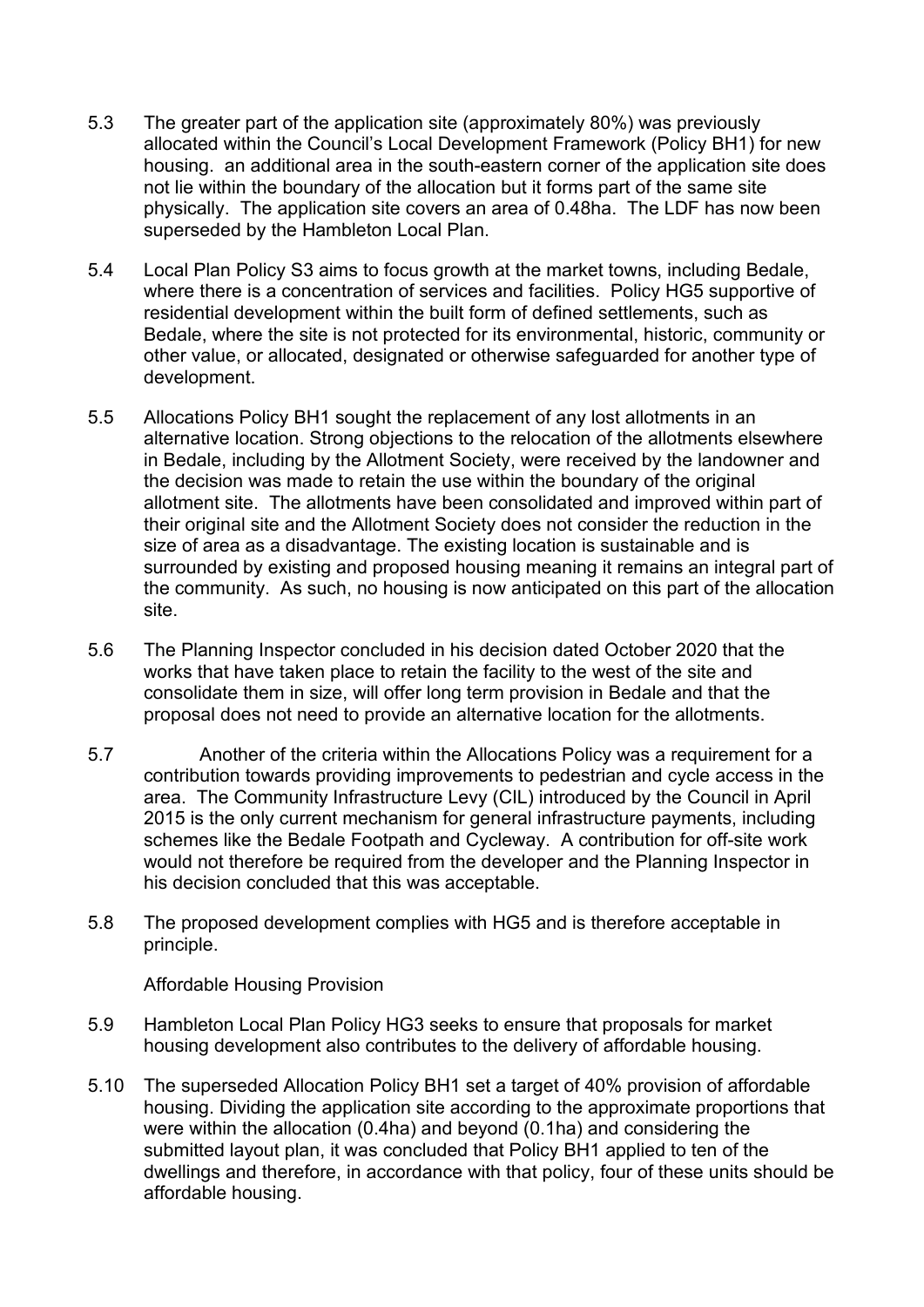- 5.11 Local Plan Policy HG3 requires affordable housing provision on schemes of 10 or more units, or has a combined floorspace of more than 1000sqm, at a rate of 30%, which equates to 4.2 houses. The submitted scheme includes 4 affordable homes and a financial contribution would be made for the remaining 0.2.
- 5.12 All four of the affordable homes would be for social/affordable rent. Policy HG3 requires a mix of tenures but, in this case, as the numbers are small it is considered that the single tenure type would be acceptable. The same applies to the size of the dwellings. A mix of two and three bedroomed houses are proposed and, although one-bedroom units are generally needed, the small-scale nature of the development may significantly affect the viability of the scheme.

Impact on the character and appearance of the area

- 5.13 The suitability of the site for residential development has previously been assessed during consideration of the now superseded Allocations DPD. The site is surrounded by other residential uses and would be a sustainable form of development.
- 5.14 The existing site is of no visual merit and its development would not result in the loss of an important area of open space. The linear form of the proposed development reflects the shape of the site with a relatively low density development to either side of an S-shaped central access road, which continues the existing culde-sac of Calvert Way.
- 5.15 It is considered that the proposed layout would respect the general built form of the town. There is no identified harmful impact to the built or historic environment and the proposals would accord with Policy HG5.
- 5.16 The proposed development is wholly within the town and would have no impact on the character and appearance of the surrounding countryside.

Design and housing mix

- 5.17 The National Planning Policy Framework at paragraph 126, states that good design is a key aspect of sustainable development, creates better places in which to live and work and helps make development acceptable to communities.
- 5.18 Policy E1 supports this approach and requires all development to be of a high quality that responds positively to its context and contributes to local character, identity and distinctiveness and achieves a satisfactory relationship with adjacent development.
- 5.19 Local Plan Policy HG2 seeks to achieve housing development that addresses the needs of residents by providing an appropriate mix of housing,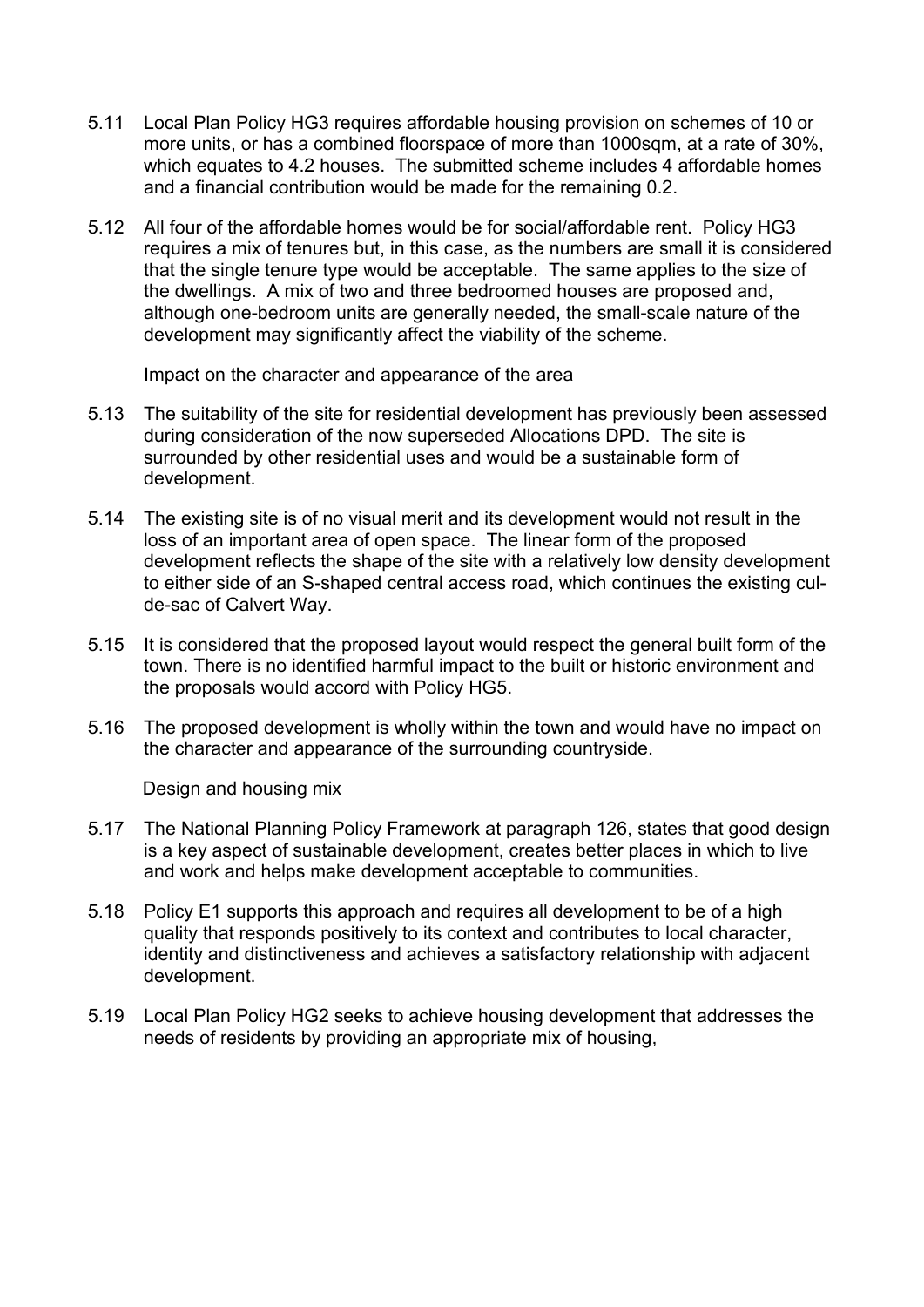- 5.20 The submitted Design and Access Statement concludes that the dwellings would be appropriate within their context and would integrate well into the town of Bedale. The proposed layout is a traditional cul-de-sac development of semi-detached dwellings, which is common within this part of the town. Although some of the dwellings vary in size, they are of a uniform design, which is different to that of the Calvert Way development where many of the dwellings vary in terms of form, height and design. The scheme would be more in keeping with the older, lower density developments of Masham Road and Grange Road and are therefore considered appropriate for this part of Bedale.
- 5.21 Of the 14 houses proposed 10 are three-bedroomed and 4 are two-bedroomed. All of the proposed units are two-storey, semi-detached properties. The mix of houses is considered to address need and would be acceptable for a development of this size.

Impact on neighbour amenity

- 5.22 Local Plan Policy E2 requires all proposals to provide and maintain a high standard of amenity for all users and occupiers, including future occupants, as well as existing occupants and users of neighbouring land and buildings, in particular those in residential use. The application proposes a layout of semi-detached dwellings fronting onto the newly created access road with adequate separation from each other to respect privacy and outlook.
- 5.23 The pair of semi-detached dwellings at Plots 11 and 12 lie in close proximity to the boundary at the south eastern part of the site. The existing dwelling at number 16 Pinewood Grove lies almost at right angles to the proposed dwellings, facing directly over the rear garden of Plot 11. A 3m tall conifer hedge, which separates the two sites, currently provides the outlook at ground floor level for the existing dwelling and would provide privacy for the new residents. The closest point between the two dwellings lies at approximately 10m but neither the side nor rear elevations are directly in line with the front elevation of number 16 and would not adversely affect amenity to the extent that it would be contrary to Policy E2.
- 5.24 Should the scheme be approved, it is recommended that a condition be imposed requiring the submission of a construction management plan prior to building work commencing to control the hours of operation and vehicle movements during the period of construction at the site in order to limit its impact on residential amenity.

### Ecology

5.25 Local Plan Policy E3 expects all development to demonstrate the delivery of a net gain for biodiversity. The ecological appraisal submitted with the application concludes that the site currently has a low ecological value with no notable habitats for protected species, particularly due to its separation by roads and existing development from wildlife corridors, although with some potential for nesting birds. It is concluded that the proposed development is unlikely to have a significant adverse effect.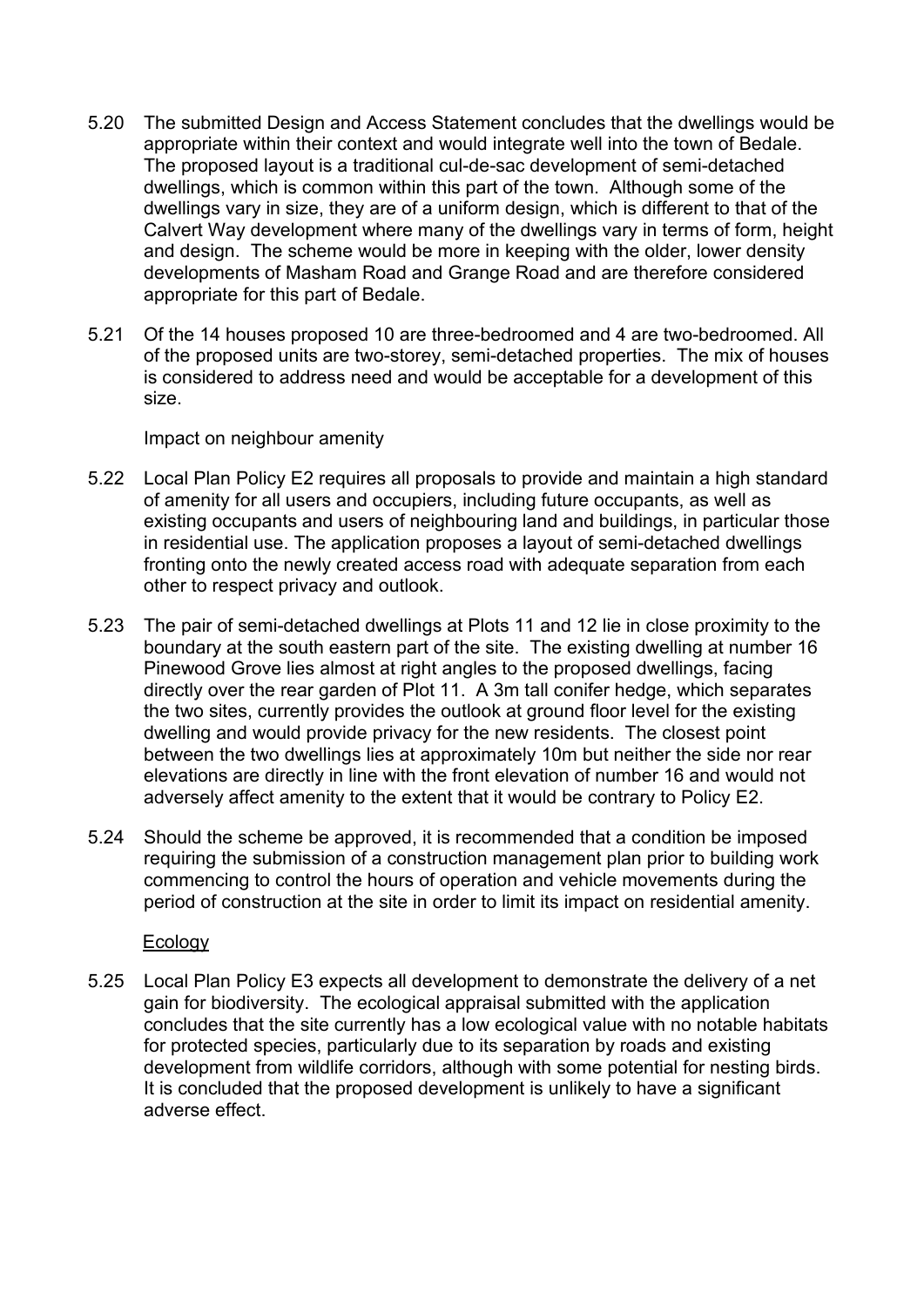5.26 Opportunities for enhancement are included as recommendations, such as the provision of bat and bird boxes and the planting of a species rich hedgerow along the boundaries. An appropriate condition could be imposed to secure the implementation of these measures.

#### Highway Matters

- 5.27 The Highway Authority initially expressed concern that the land between the existing cul de sac of Calvert Way and the application site was planted and appeared to have been incorporated within the plot associated with 11 Calvert Way. Evidence has been provided that the site does not lie within the ownership of number 11 and therefore would be available for use in the creation of the access into the site. The Highway Authority has confirmed their agreement to the proposed access.
- 5.28 The existing unmade path along the north eastern boundary is not a public right of way; there is already an alternative public right of way along the southwestern boundary, which provides access through to the southern end of this route from Masham Road and it is not considered that a footpath route at both ends would be necessary.
- 5.29 The Highway Authority raises no objection subject to conditions.

#### Planning balance

5.30 The principle of development on this site is accepted. It is considered that the scheme would provide a suitable form and mix of development on the site. including the provision of affordable housing. Approval of the application is recommended.

### **6.0 Recommendation**

- 6.1 That subject to any outstanding consultations the application is **GRANTED** subject to the following conditions and a Section 106 agreement for the delivery of affordable housing.
	- 1. The development hereby permitted shall be begun within three years of the date of this permission.
	- 2. No above ground construction work shall be undertaken until details of the materials to be used in the construction of the external surfaces of the development have been submitted in writing to the Local Planning Authority for approval and samples have been made available on the application site for inspection (and the Local Planning Authority have been advised that the materials are on site) and the materials have been approved in writing by the Local Planning Authority. The development shall be constructed of the approved materials in accordance with the approved method.
	- 3. No part of the development shall be used after the end of the first planting and seeding seasons following the first occupation or completion of the building(s) whichever is the sooner, unless the landscaping scheme shown on the landscaping plan 4992 A(00)04 P04 received by Hambleton District Council on 8 February 2022 has been carried out. Any trees or plants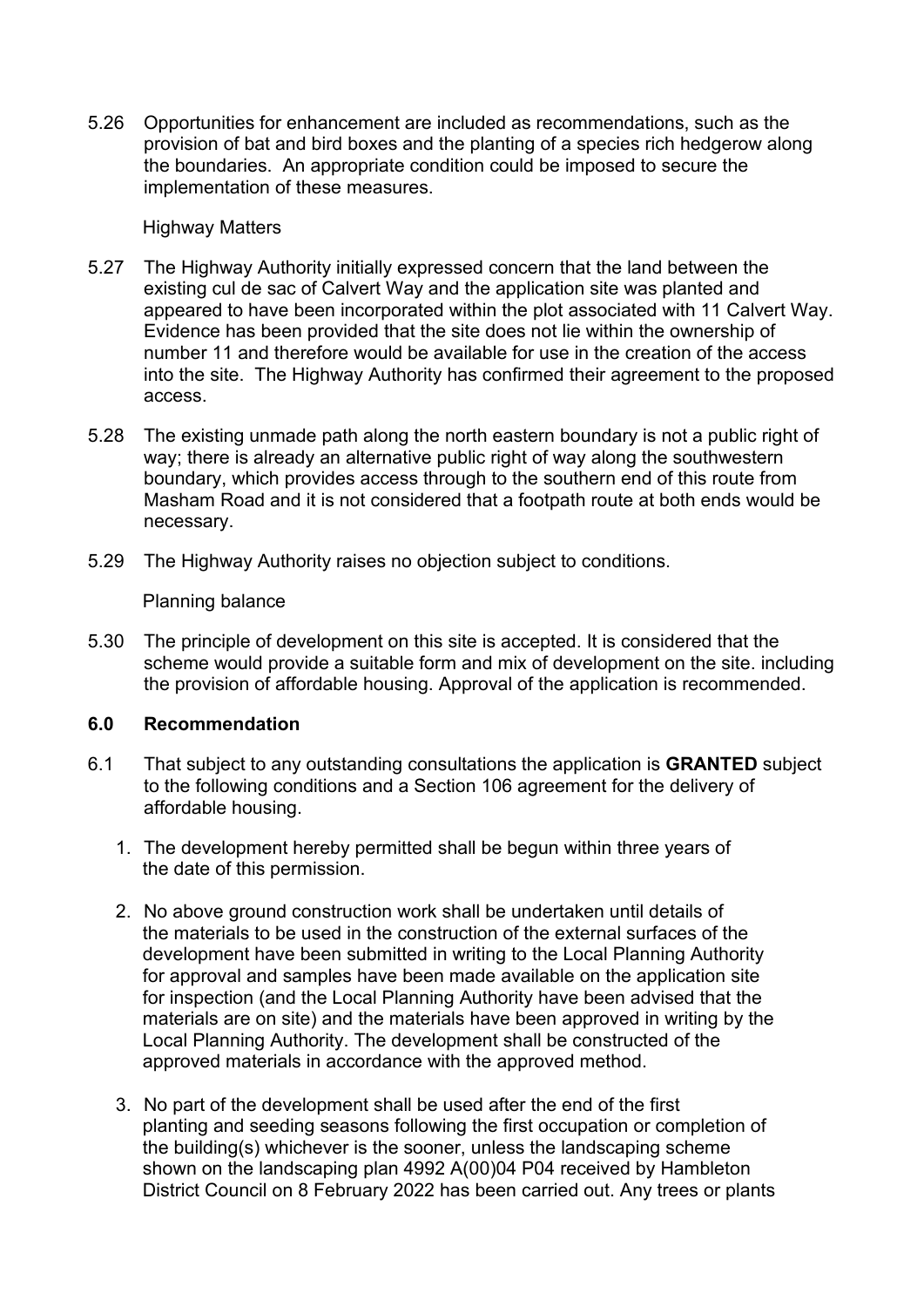which within a period of 5 years of planting die, are removed or become seriously damaged or diseased, shall be replaced with others of similar size and species.

- 4. All new, repaired or replaced areas of hard surfacing shall be formed using porous materials or provision shall be made to direct run-off water from the hard surface to an area that allows the water to drain away naturally within the curtilage of the property. The hard surfacing shall thereafter be retained as such in perpetuity unless otherwise with the written approval of the Local Planning Authority.
- 5. Prior to construction of any building or regrading of land commencing detailed cross sections shall be submitted to and approved in writing by the Local Planning Authority, showing the existing ground levels in relation to the proposed ground and finished floor levels for the development and the relationship to adjacent development. The levels shall relate to a fixed Ordnance Datum. The development shall be constructed in accordance with the approved details and thereafter be retained in the approved form.

These details are required prior to construction or regrading because they could otherwise be compromised and in order to minimise the risk of abortive work being undertaken.

- 6. No building works including excavation, breaking up of existing concrete or tarmac areas, demolition works, piling operations, external construction works in general shall be carried out except between 0700 hours and 2100 hours Monday to Friday, 0700 hours to 1700 hours Saturday and there shall be no such work on Sunday or on any public holidays.
- 7. Prior to first occupation or use, the approved remediation scheme must be carried out in accordance with its terms and a verification report that demonstrates the effectiveness of the remediation carried out must be produced and is subject to the approval in writing of the Local Planning Authority. In the event that unexpected contamination is found at any time when carrying out the approved development, it must be reported in writing immediately to the Local Planning Authority. An investigation and risk assessment must be undertaken and where remediation is necessary a remediation scheme must be prepared, which is subject to the approval in writing of the Local Planning Authority. Following completion of measures identified in the approved remediation scheme a verification report must be prepared, which is subject to the approval in writing of the Local Planning Authority.
- 8. The recommendations detailed within the Preliminary Ecological Appraisal, received by Hambleton District Council on 8 February 2022, shall be carried out in full.
- 9. Unless otherwise approved in writing by the Local Planning Authority, there shall be no excavation or other groundworks, except for investigative works or the depositing of material on the site, until the following drawings and details have been submitted to and approved in writing by the Local Planning Authority:
	- (1) Detailed engineering drawings to a scale of not less than 1:500 and based upon an accurate survey showing:
	- (a) the proposed highway layout including the highway boundary
	- (b) dimensions of any carriageway, cycleway, footway, and verges
	- (c) visibility splays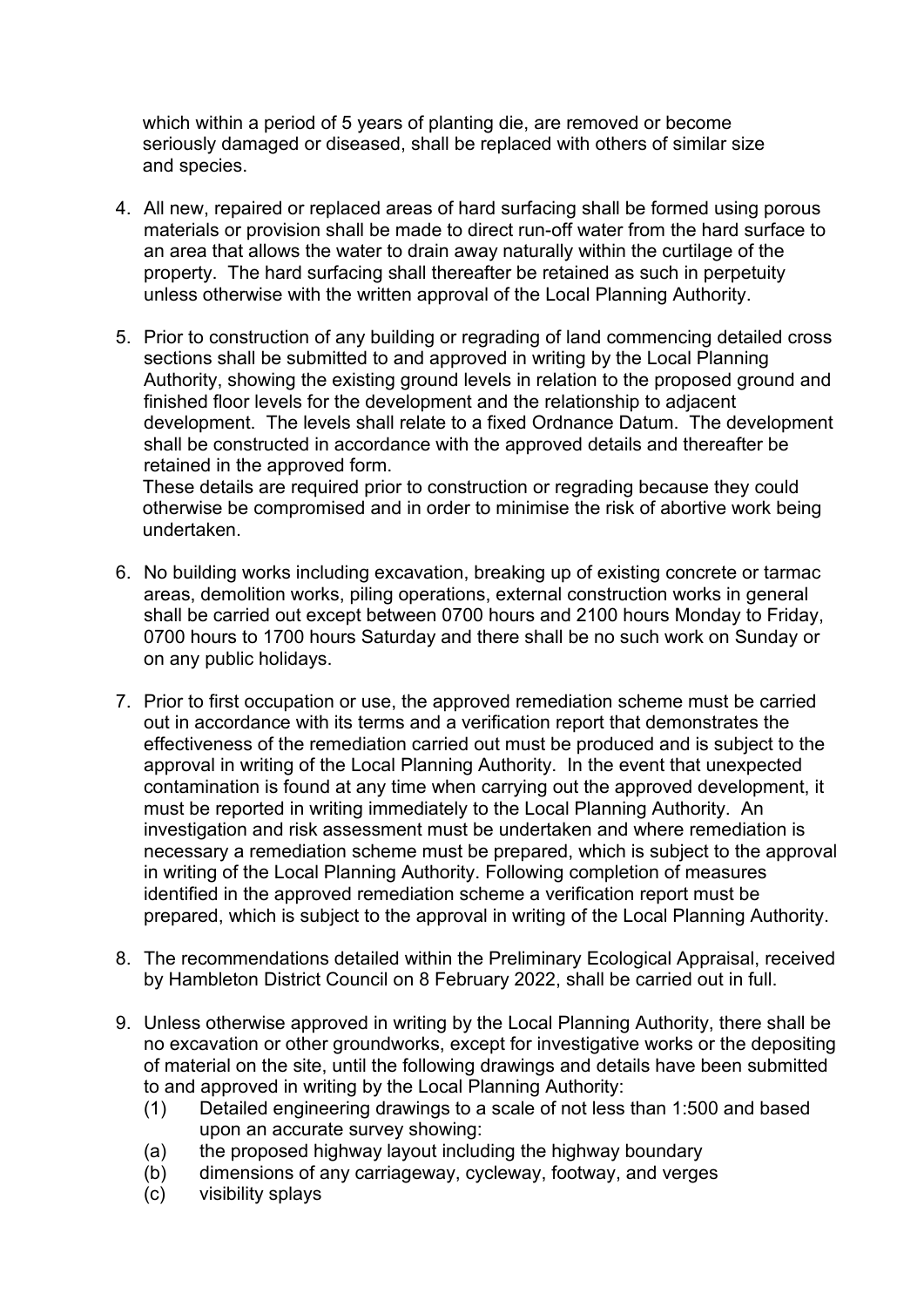- (d) the proposed buildings and site layout, including levels
- (e) accesses and driveways
- (f) drainage and sewerage system
- (g) lining and signing
- (h) traffic calming measures
- (i) all types of surfacing (including tactiles), kerbing and edging.
- (2) Longitudinal sections to a scale of not less than 1:500 horizontal and not less than 1:50 vertical along the centre line of each proposed road showing:
- (a) the existing ground level
- (b) the proposed road channel and centre line levels
- (c) full details of surface water drainage proposals.
- (3) Full highway construction details including:
- (a) typical highway cross-sections to scale of not less than 1:50 showing a specification for all the types of construction proposed for carriageways, cycleways and footways/footpaths
- (b) when requested cross sections at regular intervals along the proposed roads showing the existing and proposed ground levels
- (c) kerb and edging construction details
- (d) typical drainage construction details.
- (4) Details of the method and means of surface water disposal.
- (5) Details of all proposed street lighting.
- (6) Drawings for the proposed new roads and footways/footpaths giving all relevant dimensions for their setting out including reference dimensions to existing features.
- (7) Full working drawings for any structures which affect or form part of the highway network.
- (8) A programme for completing the works. The development shall only be carried out in full compliance with the approved drawings and details unless agreed otherwise in writing by the Local Planning Authority.
- 10.There must be no excavation or other groundworks, except for investigative works, or the depositing of material on the site in connection with the construction of the access road or building(s) on land off Calvert Way until full details of the following have been submitted to and approved in writing by the Local Planning Authority: o vehicular, cycle, and pedestrian accesses;

o vehicular and cycle parking;

o vehicular turning arrangements including measures to enable vehicles to enter and leave the site in a forward gear, and;

o loading and unloading arrangements for each unit

No part of the development must be brought into use until the vehicle access, parking, manoeuvring and turning areas have been constructed in accordance with the details approved in writing by the Local Planning Authority. Once created these areas must be maintained clear of any obstruction and retained for their intended purpose at all times.

11.No dwelling must be occupied until the related parking facilities have been constructed in accordance with the details approved in writing by the Local Planning Authority. Once created these areas must be maintained clear of any obstruction and retained for their intended purpose at all times.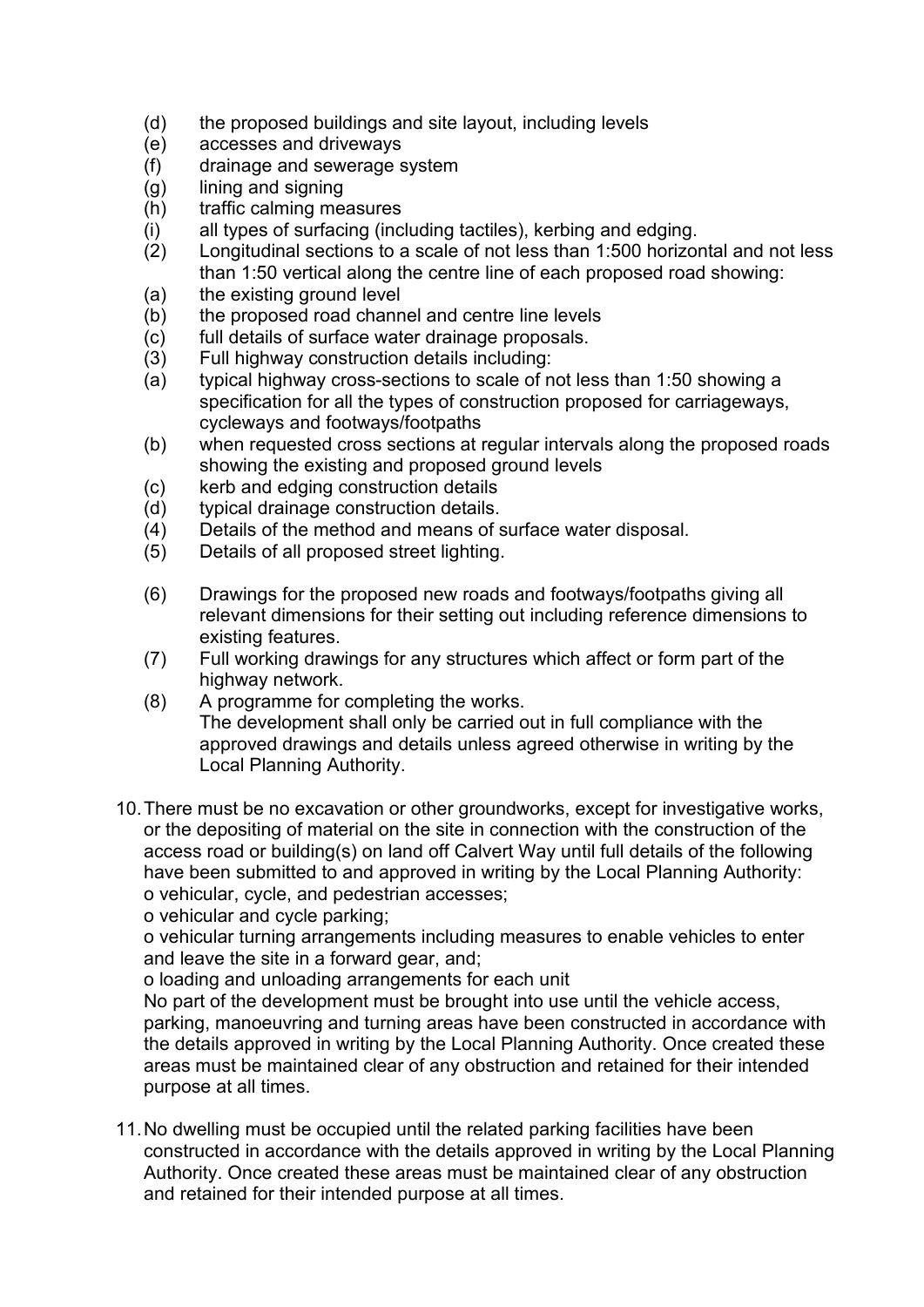- 12.There shall be no access or egress by any vehicles between the highway and the application site until details of the precautions to be taken to prevent the deposit of mud, grit and dirt on public highways by vehicles travelling to and from the site have been submitted to and approved in writing by the Local Planning Authority. These facilities shall include the provision of wheel washing facilities where considered necessary by the Local Planning Authority. These precautions shall be made available before any excavation or depositing of material in connection with the construction commences on the site and be kept available and in full working order and used until such time as the Local Planning Authority agrees in writing to their withdrawal.
- 13.No development must commence until a Construction Management Plan has been submitted to and approved in writing by the Local Planning Authority. Construction of the permitted development must be undertaken in accordance with the approved plan.

The Plan must include, but not be limited, to arrangements for the following in respect of each phase of the works:

1. details of any temporary construction access to the site including measures for removal following completion of construction works;

3. wheel washing facilities on site to ensure that mud and debris is not spread onto the adjacent public highway;

4. the parking of contractors' site operatives and visitor's vehicles;

5. areas for storage of plant and materials used in constructing the development clear of the highway;

- 6. details of site working hours;
- 7. details of the measures to be taken for the protection of trees; and
- 8. contact details for the responsible person (site manager/office) who can be contacted in the event of any issue and/or public enquiry.
- 14.The permission hereby granted shall not be undertaken other than in complete accordance with the drawings numbered 4992 A(00)01 P01; A(00)04 P04; A(00)03 P05; A(00)07 P01; and A(00)08 P01;received by Hambleton District Council on 8 February 2022 unless otherwise approved in writing by the Local Planning Authority.

The reasons for the above conditions are:

- 1. To ensure compliance with Sections 91 and 92 of the Town and Country Planning Act 1990 and where appropriate as amended by Section 51 of the Planning and Compulsory Purchase Act 2004.
- 2. In order that the development is undertaken in a form that is appropriate to the character and appearance of its surroundings and in accordance with the Local Plan Policies S1 and E1.
- 3. In order to soften the visual appearance of the development and provide any appropriate screening in accordance with the Local Plan Policies S1, E1 and E7.